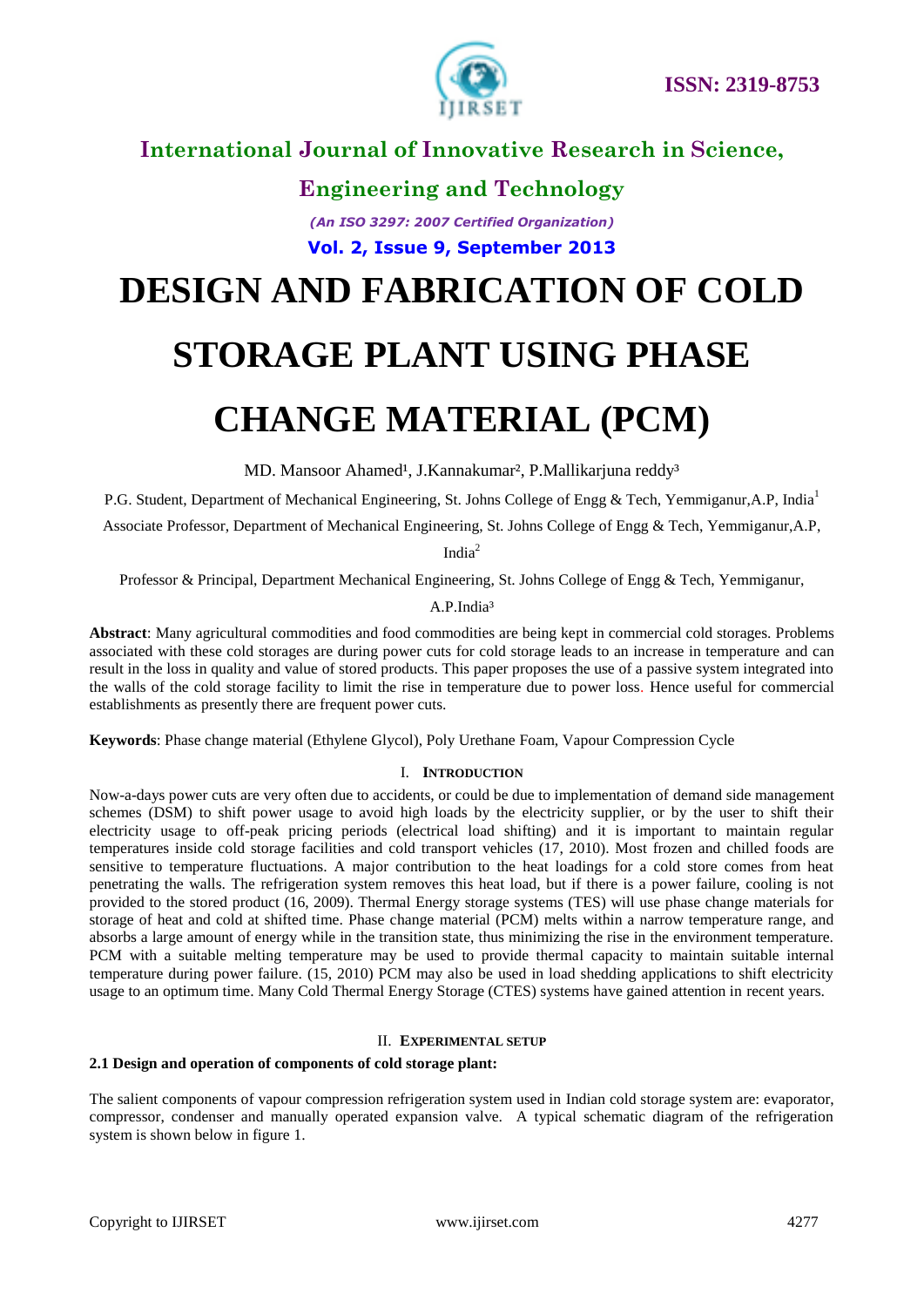

*(An ISO 3297: 2007 Certified Organization)*

### **Vol. 2, Issue 9, September 2013**



**2.1.1 Evaporator:** It is in the evaporators where the actual cooling effect takes place in the refrigeration and the air conditioning systems. The evaporators are heat exchanger surfaces that transfer the heat from the substance to be cooled to the refrigerant, thus removing the heat from the substance. The evaporators are used for wide variety of diverse applications in refrigeration and air conditioning processes and hence they are available in wide variety of shapes, sizes and designs. They are also classified in different manner depending on the method of feeding the refrigerant, construction of the evaporator, direction of air circulation around the evaporator, application and also the refrigerant control. In the evaporator the refrigerant enters at very low pressure and temperature after passing through the expansion valve. This refrigerant absorbs the heat from the substance that is to be cooled so the refrigerant gets heated while the substance gets cooled. Even after cooling the substance the temperature of the refrigerant leaving the evaporator is less the than the substance. The refrigerant leaves the evaporator in vapor state, mostly superheated and is absorbed by the compressor. This is one of the major components of the refrigeration plant. Improper design and selection leads to low suction pressure and resultant high energy consumption.

**2.1.2Compressor**: The heart of the vapour compression refrigeration system in cold storage is compressor. It raises the pressure of the refrigerant gas to the necessary condensing pressure corresponding to condenser temperature. It was found from the survey of different cold storage that water used to cool the compressor is not of standard quality. This water is hard in nature, containing many dissolved salts. These salts deposit on the surface of the cooling jacket around the compressor causes poor heat extraction from the compressor cylinder. The resultant insufficient cooling of the compressor results in high discharge temperature of the refrigerant gas, which ultimately increases electrical power consumption and adversely affects the quality of lubricating oil. Therefore, it is recommended that soft water should be used to cool the compressor.

**2.1.3 Condenser**: Liquefaction of the refrigerant gas sucked out of the evaporator by the compressor is done in condenser. In the Indian cold storage industry, atmospheric type of condenser is used, wherein a spray system divides the water flow over a number of horizontal tubes in which refrigerant condenses. The cooling effect in this system totally depends upon the atmospheric temperature and relative humidity. However, the evaporative condensers are considered to be advantageous over atmospheric one because in a hot and humid weather, it is possible to give the lowest condenser pressure and therefore lower power consumption. The wetting of evaporative condenser requires 1 % of the total power consumption and reduces the energy consumption by 30 % as compared to air-cooled condenser. For analysis of the concept of phase change material which improves the cooling stability in cold storages, a model cold storage by using phase change material is constructed. In our project we have used ethylene glycol along with water as a phase change material. The classification of PCM's and their importance are discussed below.

#### **2.2 PHASE CHANGE MATERIALS**

A phase-change material (PCM) is a substance with a high heat of fusion which, melting and solidifying at a certain temperature, is capable of storing and releasing large amounts of energy. Heat is absorbed or released when the material changes from solid to liquid and vice versa; thus, PCMs are classified as latent heat storage (LHS) units.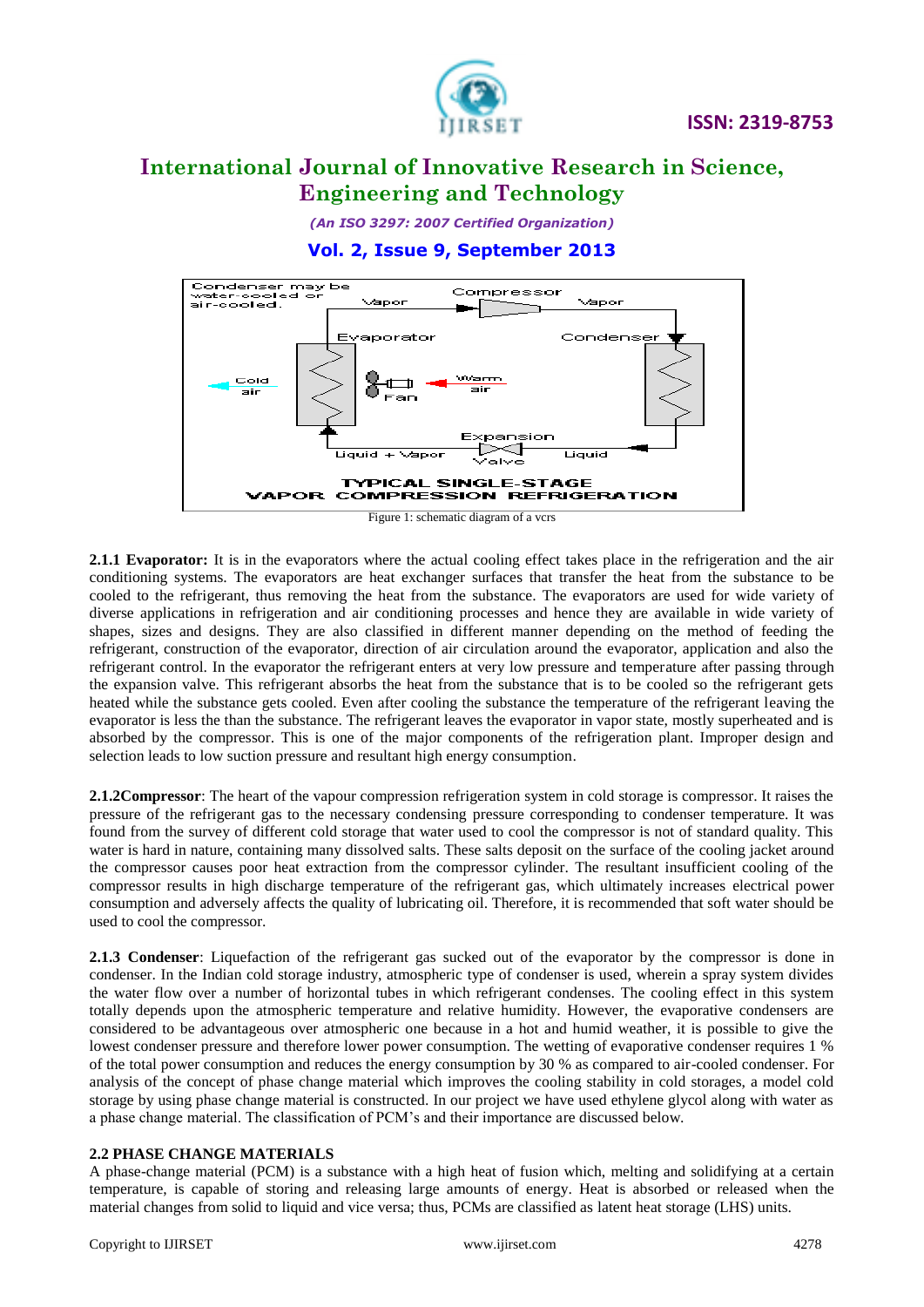

*(An ISO 3297: 2007 Certified Organization)*

**Vol. 2, Issue 9, September 2013**

#### **2.2.1 Characteristics and classification**

PCMs latent heat storage can be achieved through solid–solid, solid–liquid, solid–gas and liquid–gas phase change. However, the only phase change used for PCMs is the solid–liquid change. Liquid-gas phase changes are not practical for use as thermal storage. Liquid–gas transitions do have a higher heat of transformation than solid–liquid transitions. Solid–solid phase changes are typically very slow and have a rather low heat of transformation. PCM stores 5 to 14 times more heat per unit volume than conventional storage materials such as water, masonry or rock. The classification of PCM is shown in figure 2.

#### **2.2.2 Some of the important properties required for PCM are**

- High latent heat of fusion per unit mass, so that a lesser amount of materials stores a given amount of energy.
- High thermal conductivity so that the temperature gradient required for charging the storage material is small.
- High density, so that a smaller container volume holds the material to obtain compact encapsulation.
- A melting point in the desired operating range of temperature as per the application.
- The phase change material should be non poisonous, non-flammable, and non explosive.
- No chemical decomposition, so that the system life is assured.
- No corrosiveness to the encapsulation material.

In our model we have used ethylene glycol as a phase change material. The physical and chemical properties of ethylene glycol are shown below.



Figure 2: classification of PCM

#### **2.2.3 Properties of ethylene glycol**

#### **2.2.3.1 Historical aspects and natural occurrence**

Ethylene glycol is produced from ethylene. Ethylene oxide reacts with water to produce ethylene glycol according to the chemical equation:

$$
C_2H_4O + H_2O \rightarrow HO-CH_2CH_2-OH
$$

#### **2.2.3.2 Antifreeze**

Due to its low freezing point ethylene glycol resists freezing. Ethylene glycol disrupts hydrogen bonding when dissolved in water. Pure ethylene glycol freezes at about −12 °C (10.4 °F), but when mixed with water molecules forms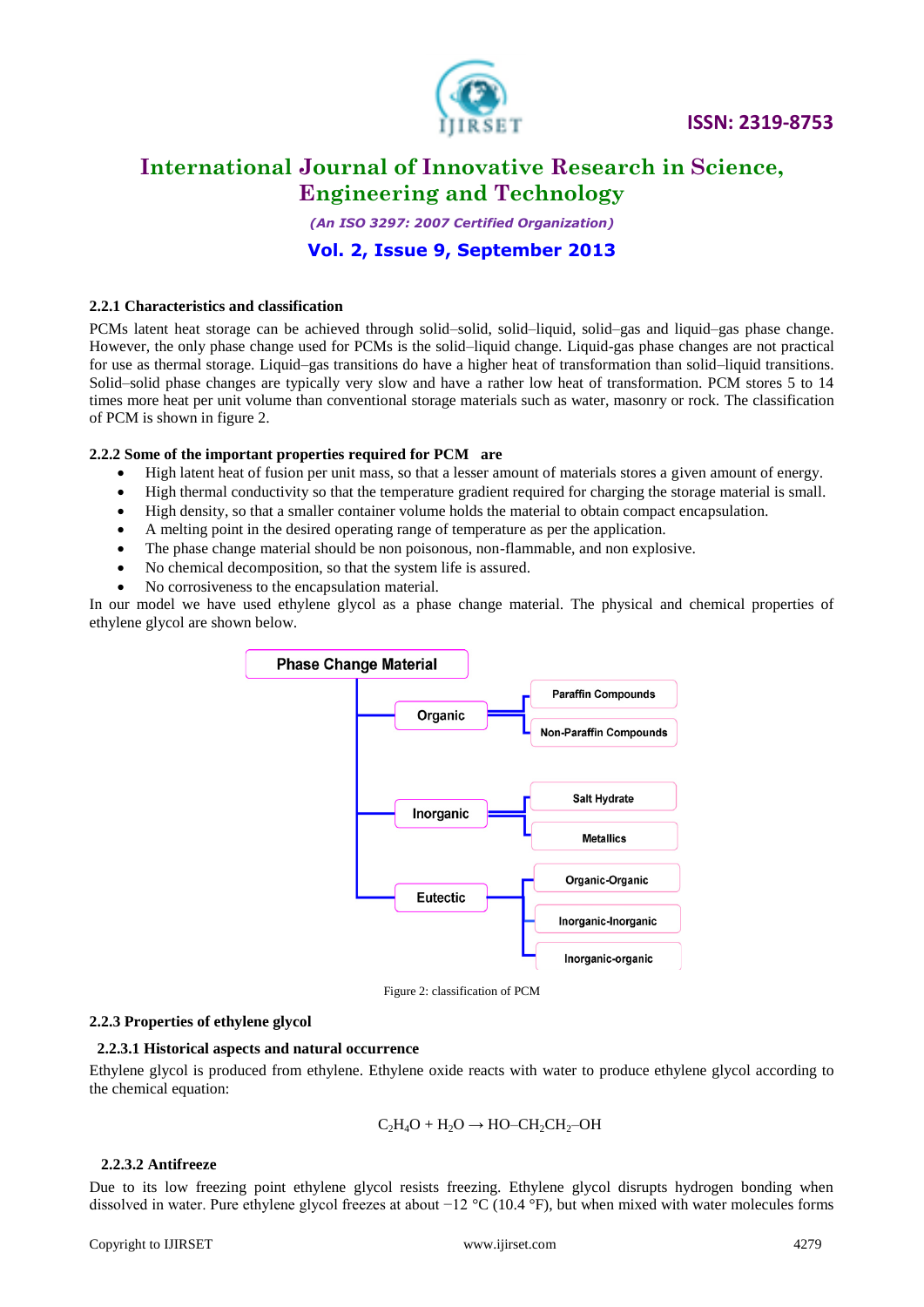

*(An ISO 3297: 2007 Certified Organization)*

### **Vol. 2, Issue 9, September 2013**

a solid crystal structure, and therefore the freezing point of the mixture is depressed significantly. The minimum freezing point is observed when the ethylene glycol percent in water is about 70%, as shown below.

| Sno | Water<br>Wt % | Freezing<br>Point( ${}^{\circ}$ C) | Sno | Water<br>Wt% | Freezing<br>Point(°C) |
|-----|---------------|------------------------------------|-----|--------------|-----------------------|
|     |               |                                    |     | 60           | -48                   |
| 2   | 10            |                                    |     | 70           | $-51$                 |
| 3   | 20            | $-7$                               |     | 80           | $-45$                 |
|     | 30            | $-15$                              | 10  | 90           | $-29$                 |
|     | 40            | $-23$                              |     | 100          | $-12$                 |
|     | 50            | $-34$                              |     |              |                       |

**TABLE 1: ETHYLENE GLYCOL FREEZING POINT VS CONCENTRATION IN WATER** 

However, the boiling point for aqueous ethylene glycol increases monotonically with increasing ethylene glycol percentage. Thus, the use of ethylene glycol not only depresses the freezing point, but also elevates the boiling point such that the operating range for the heat transfer fluid is broadened on both ends of the temperature scale. The increase in boiling temperature is due to pure ethylene glycol having a much higher boiling point and lower vapor pressure than pure water.

**TABLE 2: ETHYLENE GLYCOL BOILING POINT VS CONCENTRATION OF WATER**

| Sno | Water<br>Wt % | <b>Boiling</b><br>Point( $^{\circ}$ C) | Sno | Water<br>Wt% | <b>Boiling</b><br>Point( ${}^{\circ}$ C) |
|-----|---------------|----------------------------------------|-----|--------------|------------------------------------------|
|     | 0             | 100                                    | 7   | 60           | 110                                      |
| 2   | 10            | 102                                    | 8   | 70           | 116                                      |
| 3   | 20            | 102                                    | 9   | 80           | 124                                      |
| 4   | 30            | 104                                    | 10  | 90           | 140                                      |
| 5   | 40            | 104                                    | 11  | 100          | 197                                      |
| 6   | 50            | 107                                    |     |              |                                          |

#### **2.2.3.3 Physical Properties**

Ethylene glycol is a clear, colourless, odourless liquid with a sweet taste. It is hygroscopic and completely miscible with many polar solvents such as water, alcohols, glycol ethers, and acetone. Its solubility is low however, in non polar solvents, such as benzene, toluene, dichloroethane, and chloroform. Following are some of the physical properties of ethylene glycol as shown in table 3.

TABLE 3: PHYSICAL PROPERTIES OF ETHYLENE GLYCOL

| Boiling point at 101.3 kPa        | 197.60 $^{\circ}$ C |
|-----------------------------------|---------------------|
| <b>Freezing point</b>             | $-13.00 °C$         |
| Density at 20°C                   | 1.1135 g/cm3        |
| Refractive index,                 | 1.4318              |
| Heat of vaporization at 101.3 kPa | 52.24 kj/mol        |
| <b>Heat of combustion</b>         | 19.07 MJ/kg         |
| <b>Critical temperature</b>       | 372 °C              |
| <b>Critical pressure</b>          | 6515.73 kPa         |
| <b>Critical volume</b>            | $0.186$ L/mol       |
| <b>Flash point</b>                | $111^{\circ}$ C     |
| <b>Ignition temperature</b>       | $410^{\circ}$ C     |
| Lower explosive limit             | 3.20 vol %          |
| <b>Upper explosive limit</b>      | 53 vol %            |
| Viscosity at 20°C                 | 19.83 M Pa.s        |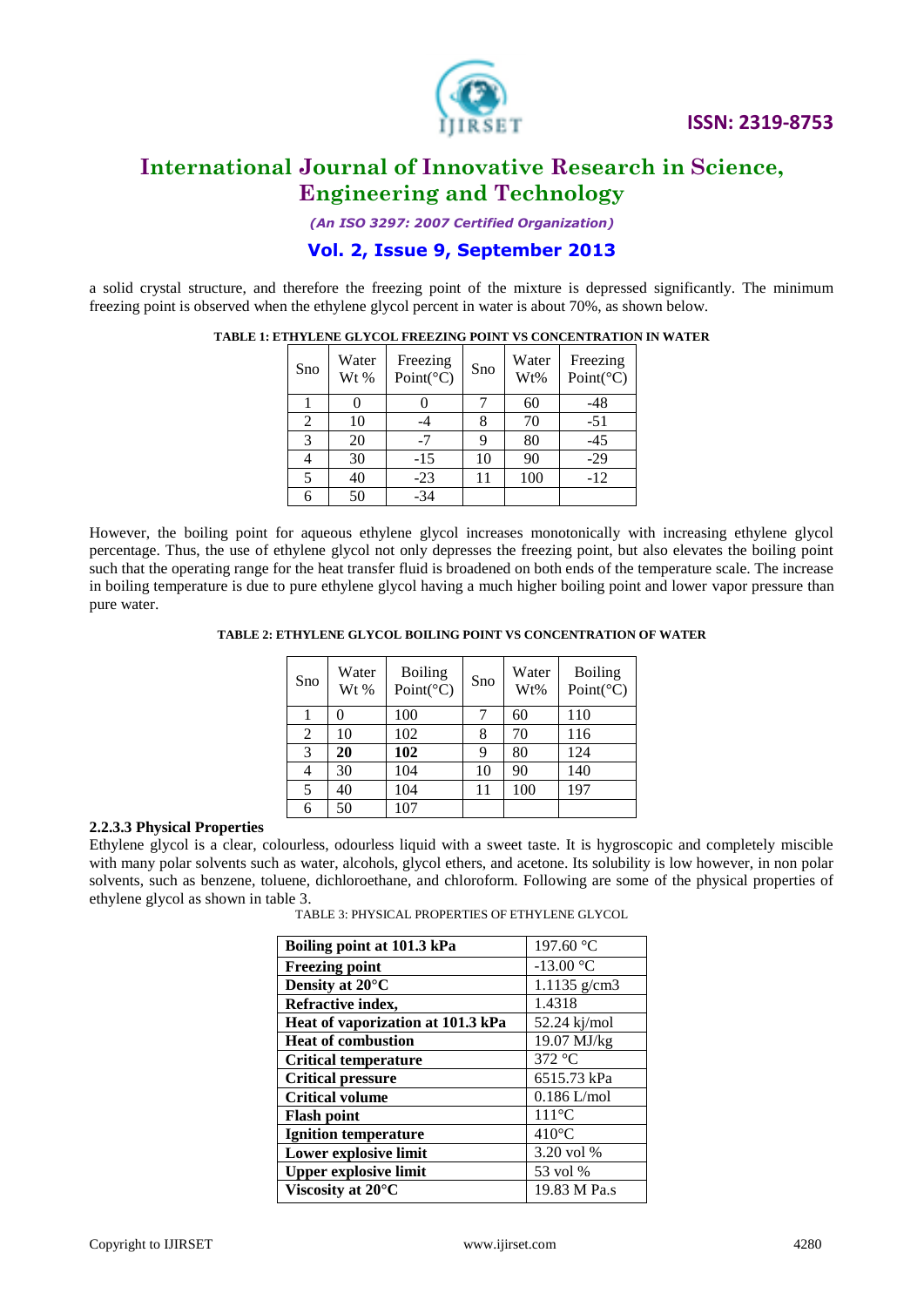

 **ISSN: 2319-8753** 

### **International Journal of Innovative Research in Science, Engineering and Technology**

*(An ISO 3297: 2007 Certified Organization)*

### **Vol. 2, Issue 9, September 2013**

Ethylene glycol is difficult to crystallize; when cooled, it forms a highly viscous, super cooled mass that finally solidifies to produce a glass like substance. The widespread use of ethylene glycol as antifreeze is based on its ability to lower the freezing point when mixed water. The physical properties of ethylene glycol- water mixtures are therefore, extremely important in this regard.

#### **2.2.3.4 Chemical Properties**

The ethylene glycols (commonly called diols) are dihydirc alcohols that have an aliphatic carbon chain. The two hydroxyl groups result in high water solubility and hygroscopicity and provide reactive sites. The heavier glycols exhibit some of the properties of ethers because of the ether linkage in their molecular structure. The reaction of the ethylene glycols are similar to those of the monohydric alcohols in which the hydrogen group is replaced by halogens, is esterifies of forms ethers, etc.

#### **2.2.3.5 Concept of Phase Change Energy Storage**



Figure 3: phase change behaviour of solid liquid latent heat storage system melting over a temperature range.

The latent heat storage (LHES) or phase change materials (PCM) absorb and release heat as it undergoes a change in phase from solid to solid, solid to liquid or liquid to gas or reverse. The energy stored during the phase change process is called "latent heat" or "heat of fusion". As the materials cool off (at night or on cloudy days) they subsequently release the stored heat while solidifying in the same fashion. The phase change takes place without a change in the temperature of the material itself. Figure (3) depicts the mechanisms of heat absorption and release in LHES materials. From the graph it is clearly understood that at the melting point, as the temperature of the PCM rises, their chemical bonds break up gradually as the material changes phase from solid to liquid. The phase change is a heat seeking (endothermic) process and therefore, the PCM absorbs large amount of heat without getting hotter, i.e. while storing heat, the temperature of the PCM stays nearly constant until the melting process completed.

#### **2.3 Design of Cold Cabin:**

For the application of PCM to improve temperature stability during power loss in cold store, a vertical cabin dimensions  $0.2794$ m H x  $0.2794$ mWx $0.325$ m D  $(11"x11"x11")$  and a storage volume of 25.7 L was used. Anodized aluminium panels filled with PCM (a ethylene glycol solution with a melting point of  $-23^{\circ}$ C) were placed against the walls of the cold cabin in the arrangement shown in Figure. The PCM in an aluminium panels with dimensions of0.0254x0.33x0.38m (thkXwideXheight) i.e;1"x13"x15" contained 3 liters of ethylene glycol and 12 liters of water as a PCM occupying a volume of 4.735 L was used for experimental investigation. The PCM panels were placed vertically against the entire walls to minimize the amount of usable storage space lost as shown in Figure 1. This PCM panels was covered entirely with poly urethane foam panels of dimensions 0.05x0.43x0.43m (thkxwidexht). This will reduce the heat transfer from outside to inside the cabin as shown in figure. As evaporator coil and phase change material (PCM) are present in one panel, the PCM will absorbs the energy as evaporator coil cools and stores the energy by changing its phase. During power cuts or off peak time the pcm will releases its energy and maintains the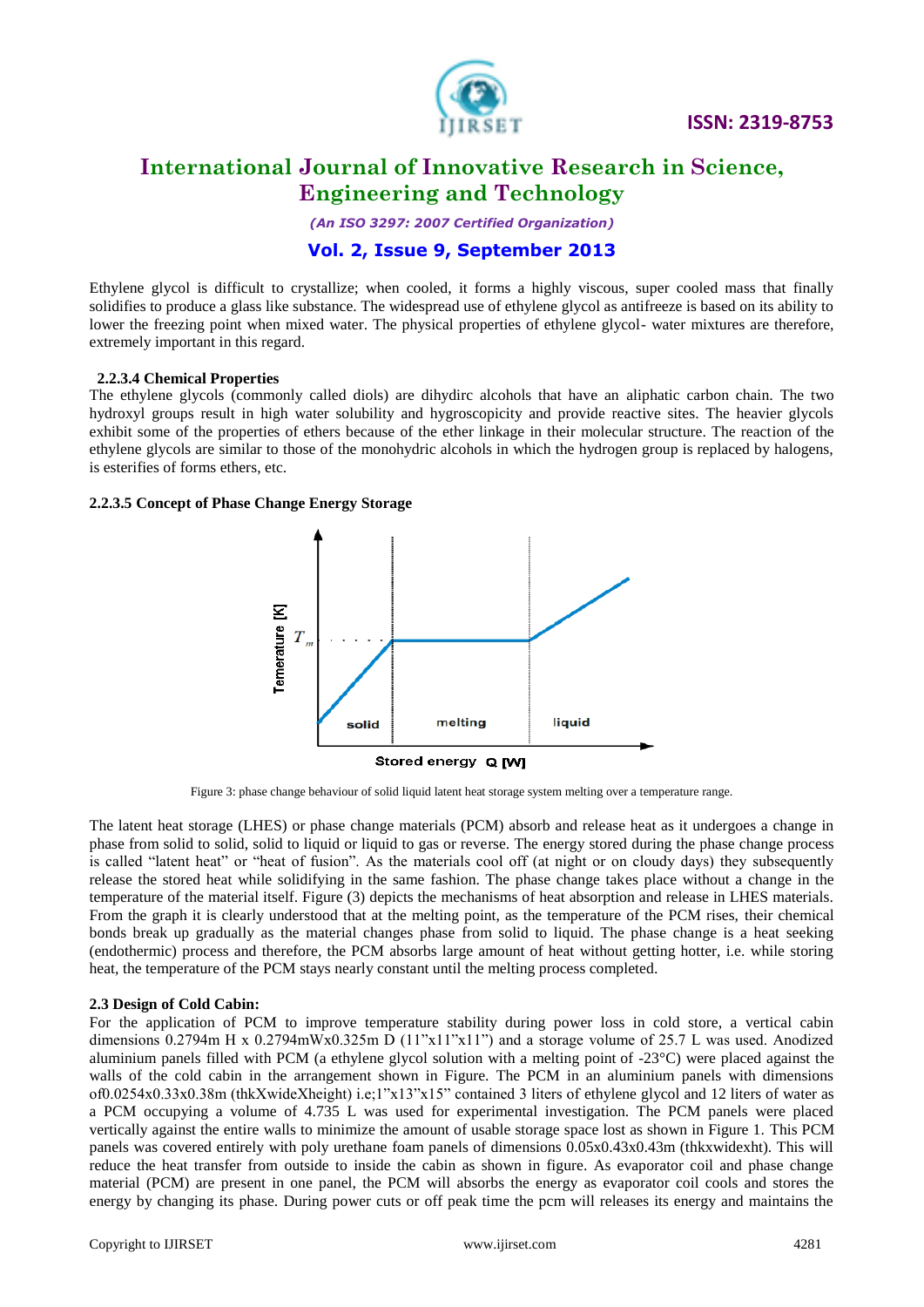

*(An ISO 3297: 2007 Certified Organization)*

### **Vol. 2, Issue 9, September 2013**

cold cabin at constant require temperature for -8°C for about 7-8 hours depending upon the outside condition as it is proved by experiment. Thus a small difference in temperature can be used for storing energy and releasing the stored energy. The cold cabin was allowed to reach a quasi steady-state condition, where the air temperature cycled between - 19°C and -23° C due to the compressor switching ON and OFF during normal operation. The electrical power to the cold store was then switched "off" to allow the temperature in the cold cabin to rise due to heat penetration through the walls. This was done for the cold cabin with and without PCM to study the effect of utilizing PCM panels in the cold cabin to limit the temperature rise during loss of electrical power. In order to avoid the above stated problem, in this paper it is clearly analysed experimentally that the thermal storage capacity can be improved by using phase change material panels incorporated in the walls of the cold storage.

![](_page_5_Figure_6.jpeg)

Figure 5: layout of cold storage model

![](_page_5_Figure_8.jpeg)

Figure 4: schematic diagram showing incorporation of PCM and Insulation.

#### **2.3.1 Design details of model of cold storage plant using (PCM) phase change material**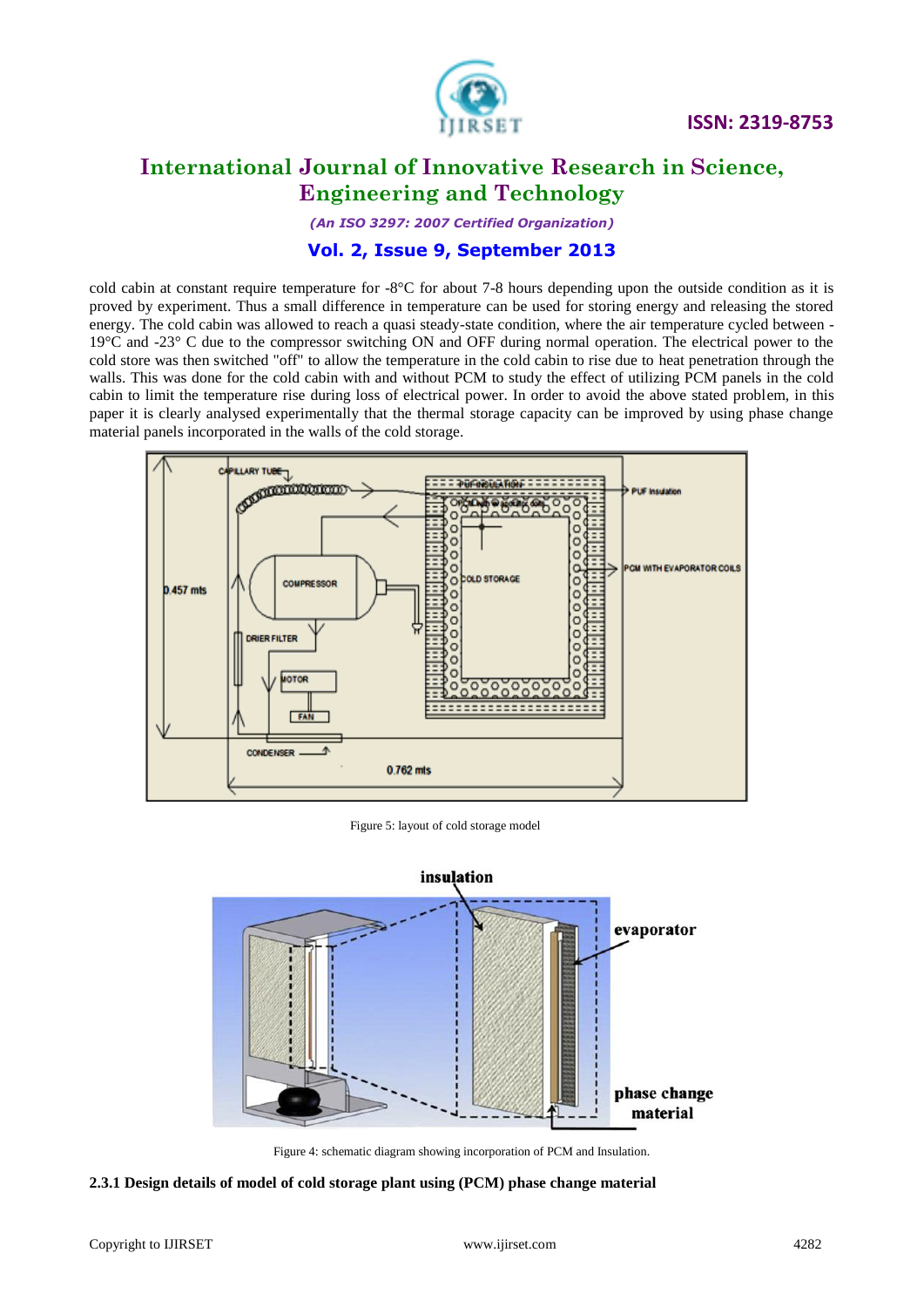![](_page_6_Picture_0.jpeg)

*(An ISO 3297: 2007 Certified Organization)*

**Vol. 2, Issue 9, September 2013**

#### **Mass of refrigerant (R134a) (m) = 250grm.**

#### 1. **Compressor details:-**

- Compressor Power  $= 0.167$  H.P
- $1 H.P = 746 W$
- Therefore Power =  $0.167 \times 746 = 124.582$  W

We use Reciprocating piston type compressor. The specifications of the compressor are as follows:

![](_page_6_Picture_11.jpeg)

Figure 5: Fabricated Geometry of cold storage

TABLE 4: SPECIFICATION OF COMPRESSOR

| <b>Phase</b> | $\mathbf{v}_\text{olts}$          | Temperature | Current                       | speed          | bvcles        |
|--------------|-----------------------------------|-------------|-------------------------------|----------------|---------------|
| Single       | <b>250</b><br>$160/$ <sup>-</sup> |             | M P<br>$\Lambda$<br>$\Lambda$ | 2050.<br>r.p.m | $\sim$ $\sim$ |

Theoretical tonne of refrigeration system is 0.5 Ton

#### 2. **Condenser fan details:-**

#### **TABLE 5: SPECIFICATION OF CONDENSER**

| Type    | <b>Volts</b> | <b>Power</b> | <b>Speed</b> | Current | Cycles  |
|---------|--------------|--------------|--------------|---------|---------|
| Suction | 1220/240     | .5W          | $1300$ r.p.m | 0.21 A  | 50/60Hz |

#### 3. **Condenser details:-**

 Fine type 9 inch double row condenser is used Heat extracted in the condenser =  $m c_n \Delta T$  $=$  m c<sub>p</sub> (T<sub>2</sub> – T<sub>1</sub>)  $= 0.250 \times 129.98(80-50)$  $= 974.85$  KJ

**4. Expander details: -** It is used as expansion device in small capacity hermetic sealed refrigeration unit such as domestic refrigerators water coolers, room air-conditioners and freezers. It is cupper tube of small internal diameter and of varying length depending upon the application. The inside diameter of tube used in refrigeration work is generally 0.5mm to 2.25mm and the length varies from 0.5m to 5m.It is installed in the liquid line between the condenser and the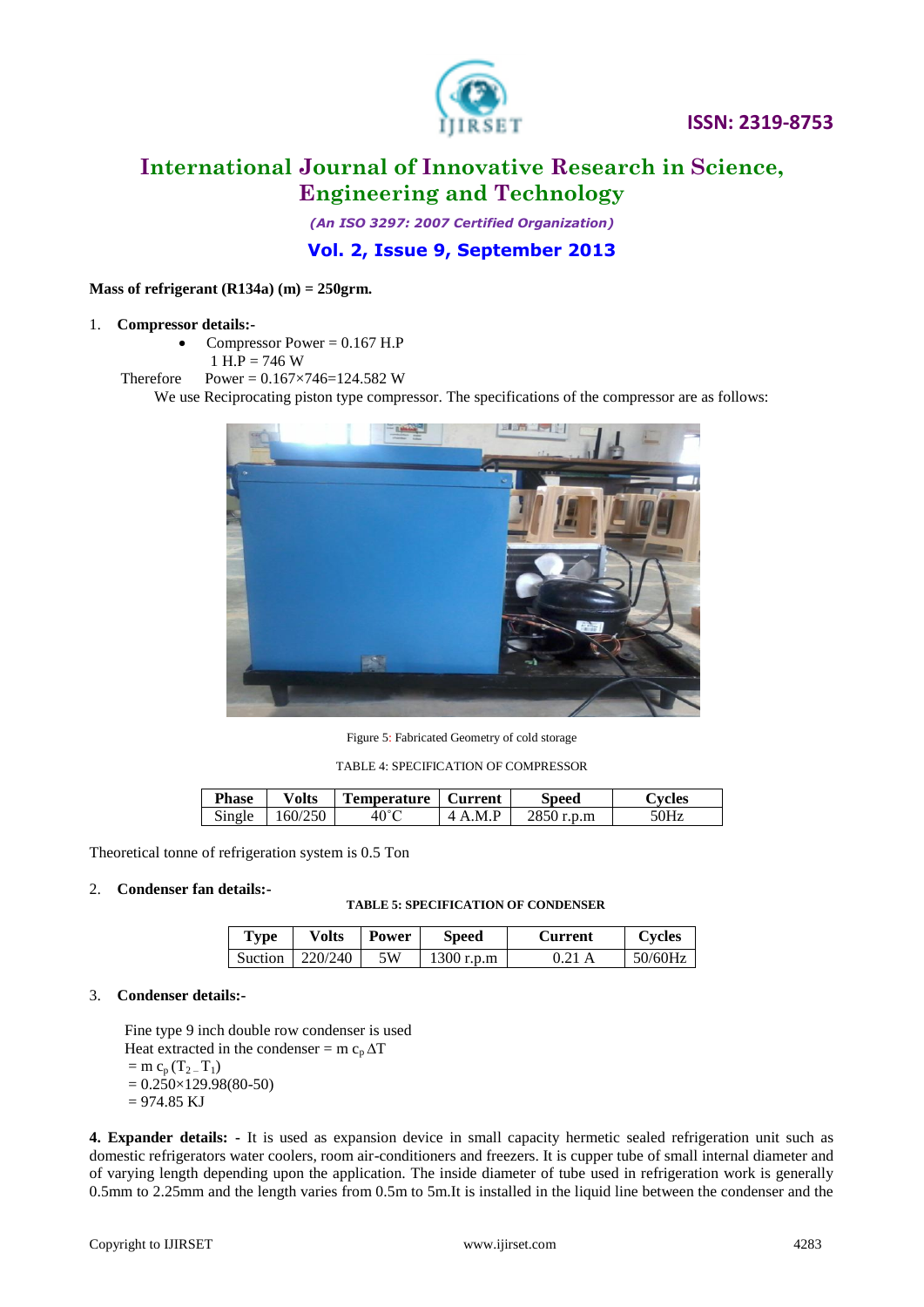![](_page_7_Picture_0.jpeg)

*(An ISO 3297: 2007 Certified Organization)*

### **Vol. 2, Issue 9, September 2013**

evaporator. In this operation the liquid refrigerant from the condenser enters into the capillary tube. Due to the frictional resistance offered by the small diameter tube, the pressure drops. Since the frictional resistance is directly proportional to the length and inversely proportional to the diameter, therefore longer the capillary tube and smaller it's inside diameter, greater in pressure drop created in the refrigerant.

- Diameter of capillary tube  $= 0.050$  inch.
- Length of capillary tube  $= 5$ ft.

**5. Evaporator:-**The shell and coil evaporator are generally used as dry expansion evaporator to chill water. The cooling coil is continuous tube that can be in the form of single or double spiral. The shell may be sealed or open. The sealed shell is usually found in shell and coil evaporators used to cool drinking water.

- Length of the evaporator  $\text{coil} = 30 \text{ft}$ .
- Diameter of the evaporating  $\text{coil} = 1/4$  inch

#### **6. Capacity of the cold storage plant**.

#### TABLE 6: DIMENSIONS OF COLD CABIN

|                    | Length(L)   Breadth(L)   Height(H) |         | Volume (LxBxH)           | Capacity (Volx1000) |
|--------------------|------------------------------------|---------|--------------------------|---------------------|
| $0.2794 \text{ m}$ | 0.2794m                            | 0.3302m | $0.02577$ m <sup>3</sup> | 25.77 liters        |

**7.** Phase change material used is Ethylene Glycol

#### TABLE 7: QUANTITY OF WATER MIXTURE

| <b>Qty of Ethylene Glycol</b> | Oty of water | Ratio Water: ethylene glycol |
|-------------------------------|--------------|------------------------------|
| 3 liters                      | 12 liters    |                              |

#### III. **EXPERIMENTAL RESULTS**

The desired working model of cold storage plant using (PCM) phase change material is successfully designed and fabricated. It is also successfully tested for working. Experimental application of PCM into a cold storage has shown that the temperature rise during loss of power is limited. With PCM, the air temperature is kept constant at  $-8^{\circ}$ C for 8 hours, compared to without PCM where the air temperature rises continuously and rises above -8<sup>o</sup>C in just 1 hour as shown in the figure 6. The PCM temperature rises slowly as the PCM melts over this 8 hour period. Once the PCM has finished melting, the air and PCM temperatures rise steeply.

The model is tested successfully for its working. The following is observed during the testing.

The duration of cooling the PCM 24 Hours.

Temperature of the cold chamber  $-25^{\circ}$ C

Temperature reducing rate at  $1^0C$  per hour up to  $-8^0C$  and from there the temperature will remains constant for about 7 hours and again temperature will raises steeply.

| <b>SNO</b> | Time(hr) | <b>Temperature</b> ( $^{\circ}$ C) | <b>SNO</b> | Time(hr) | Temperature( ${}^{\circ}$ C) |
|------------|----------|------------------------------------|------------|----------|------------------------------|
|            |          |                                    |            |          |                              |
|            |          |                                    |            |          |                              |
|            |          |                                    |            |          |                              |
|            |          |                                    |            |          |                              |
|            |          |                                    |            |          |                              |
|            |          |                                    |            |          |                              |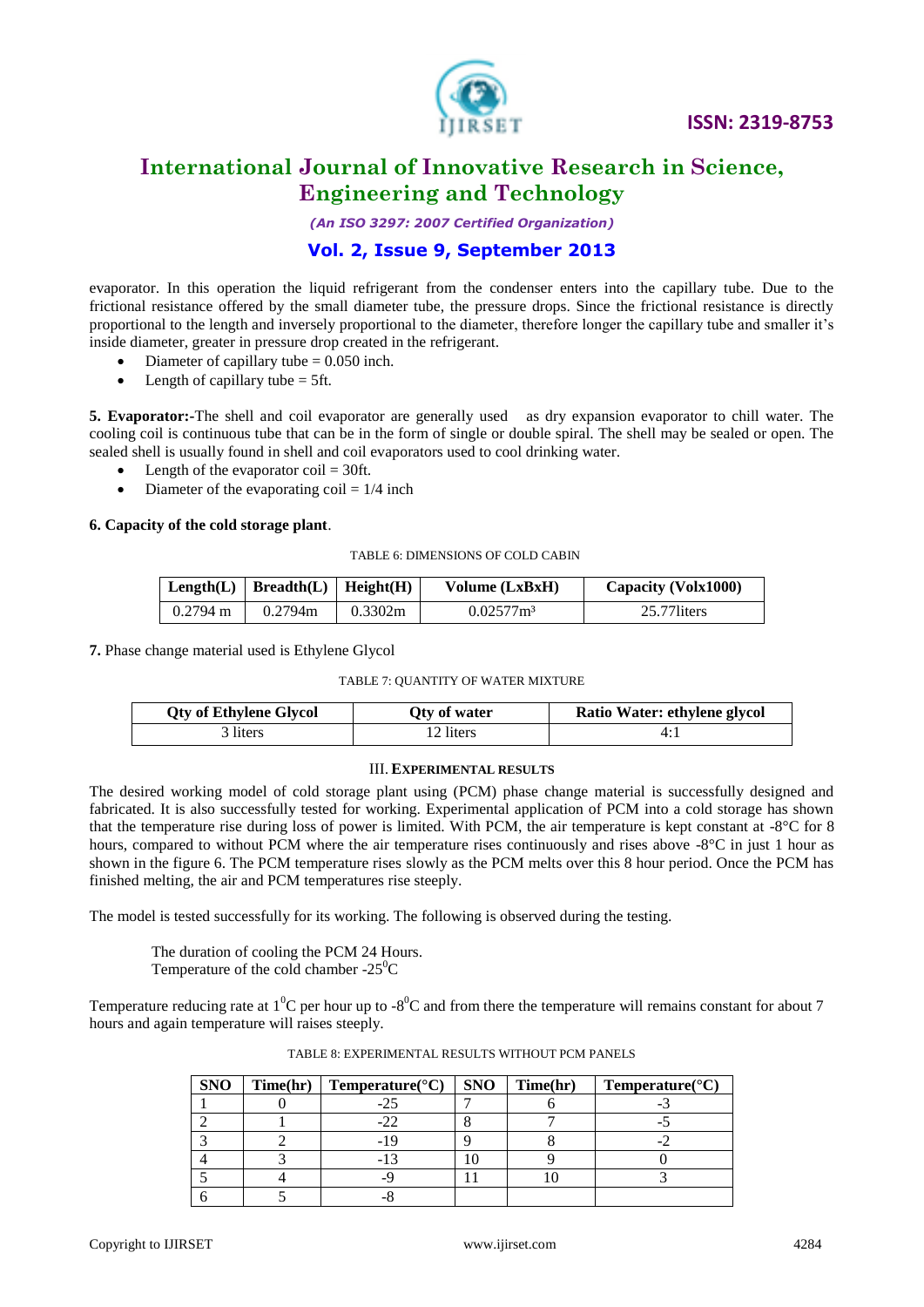![](_page_8_Picture_0.jpeg)

*(An ISO 3297: 2007 Certified Organization)*

**Vol. 2, Issue 9, September 2013**

![](_page_8_Figure_5.jpeg)

Figure 6: Experimental results for the change in average cold store temperature without PCM panels

| <b>SNO</b>     | Time(hr)       | Temperature( ${}^{\circ}$ C) | <b>SNO</b> | Time(hr) | Temperature( ${}^{\circ}$ C) |
|----------------|----------------|------------------------------|------------|----------|------------------------------|
| 1              | $\overline{0}$ | $-25$                        | 17         | 16       | -9                           |
| $\overline{2}$ |                | $-24$                        | 18         | 17       | $-8$                         |
| $\overline{3}$ | $\overline{c}$ | $-23$                        | 19         | 18       | $\mbox{-}8$                  |
| $\overline{4}$ | 3              | $-22$                        | 20         | 19       | $-8$                         |
| 5              | $\overline{4}$ | $-21$                        | 21         | 20       | $-8$                         |
| 6              | 5              | $-20$                        | 22         | 21       | $-8$                         |
| 7              | 6              | $-19$                        | 23         | 22       | $-8$                         |
| 8              | 7              | $-18$                        | 24         | 23       | $-8$                         |
| 9              | 8              | $-17$                        | 25         | 24       | $-8$                         |
| 10             | 9              | $-16$                        | 26         | 25       | $-7$                         |
| 11             | 10             | $-15$                        | 27         | 26       | $-6$                         |
| 12             | 11             | $-14$                        | 28         | 27       | $-5$                         |
| 13             | 12             | $-13$                        | 29         | 28       | $-4$                         |
| 14             | 13             | $-12$                        | 30         | 29       | $-2$                         |
| 15             | 14             | $-11$                        | 31         | 30       | $\overline{0}$               |
| 16             | 15             | $-10$                        |            |          |                              |

TABLE 9: EXPERIMENTAL RESULTS WITH PCM PANELS

![](_page_8_Figure_9.jpeg)

Figure 7: Experimental results for the change in average cold store temperature with PCM panels